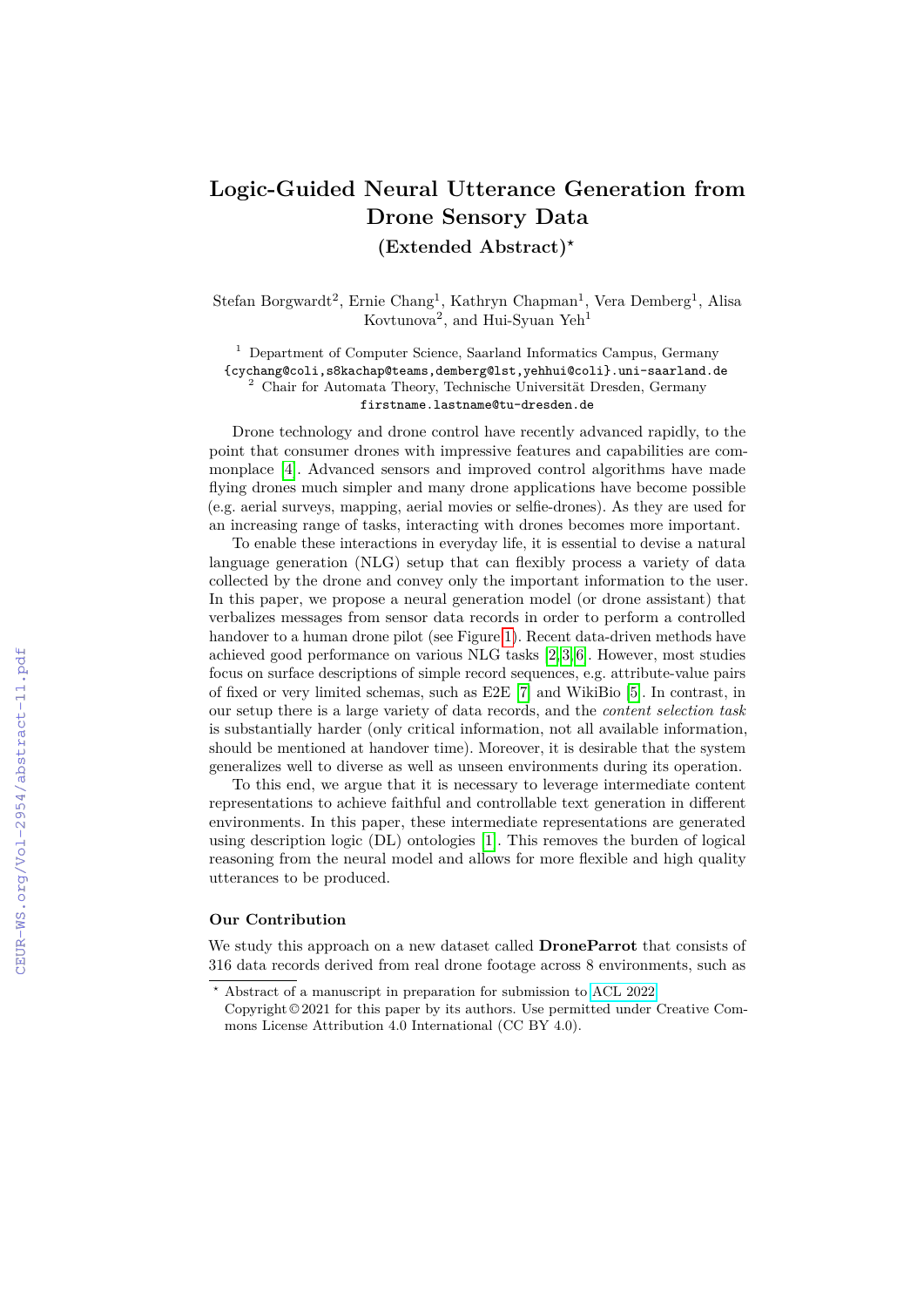

**Fig. 1.** We focus on the drone handover as the main communicative function.

Urban and Ocean. Each sensor data record is combined with a natural language utterance and an intermediate representation generated by DL reasoning. The raw sensor data includes values such as wind speed, altitude, temperature, battery level, and information about nearby objects. To select the critical information for a handover, we define a DL ontology that derives additional information about the current situation. Several high-level concepts like RiskOfPhysicalDamage are defined to identify critical situations, using axioms like

## ∃near*.*Object u ∃environment*.*LowVisibility v RiskOfPhysicalDamage*.*

For a data record (i.e. an ABox) that entails RiskOfPhysicalDamage(drone), we compute all ABox justifications of this assertion. We do not include TBox axioms in these justifications since there is no time to explain the whole reasoning process during a handover situation. The union of all obtained justifications is a subset of the original data record, which forms the *intermediate representation* in our dataset. This shorter representation is used by the neural model to generate a focused handover message. The reduced size of the intermediate representation enables learning with fewer training samples and better generalization across different environments.

The drone ontology and an example of two videos, annotated with the objects present on these records, the DL intermediate representations and the generated utterance are available publicly [3](#page-1-0) . Since the ontology and the queries are fixed we did not use a reasoner to perform query rewriting. Instead, all the rewritings were computed manually and hard-coded in Google Apps Script to make it available already in the process of time-consuming manual video annotations.

In our experiments, we observed that the size of the raw data records varies a lot between environments, with averages from 12.56 assertions for some environments to 168.85 assertions for others. However, after computing the justifications, on average only 1.68–3.26 assertions remain. Comparing the performance of the natural language generation with several baselines as well as state-of-the-art methods, we observe that all of them benefit from the additional pre-processing step of computing the intermediate representation – with differences up to 37*.*36

<span id="page-1-0"></span> $^3$  <https://cloud.perspicuous-computing.science/s/rPqKAQoWXiq2QSQ>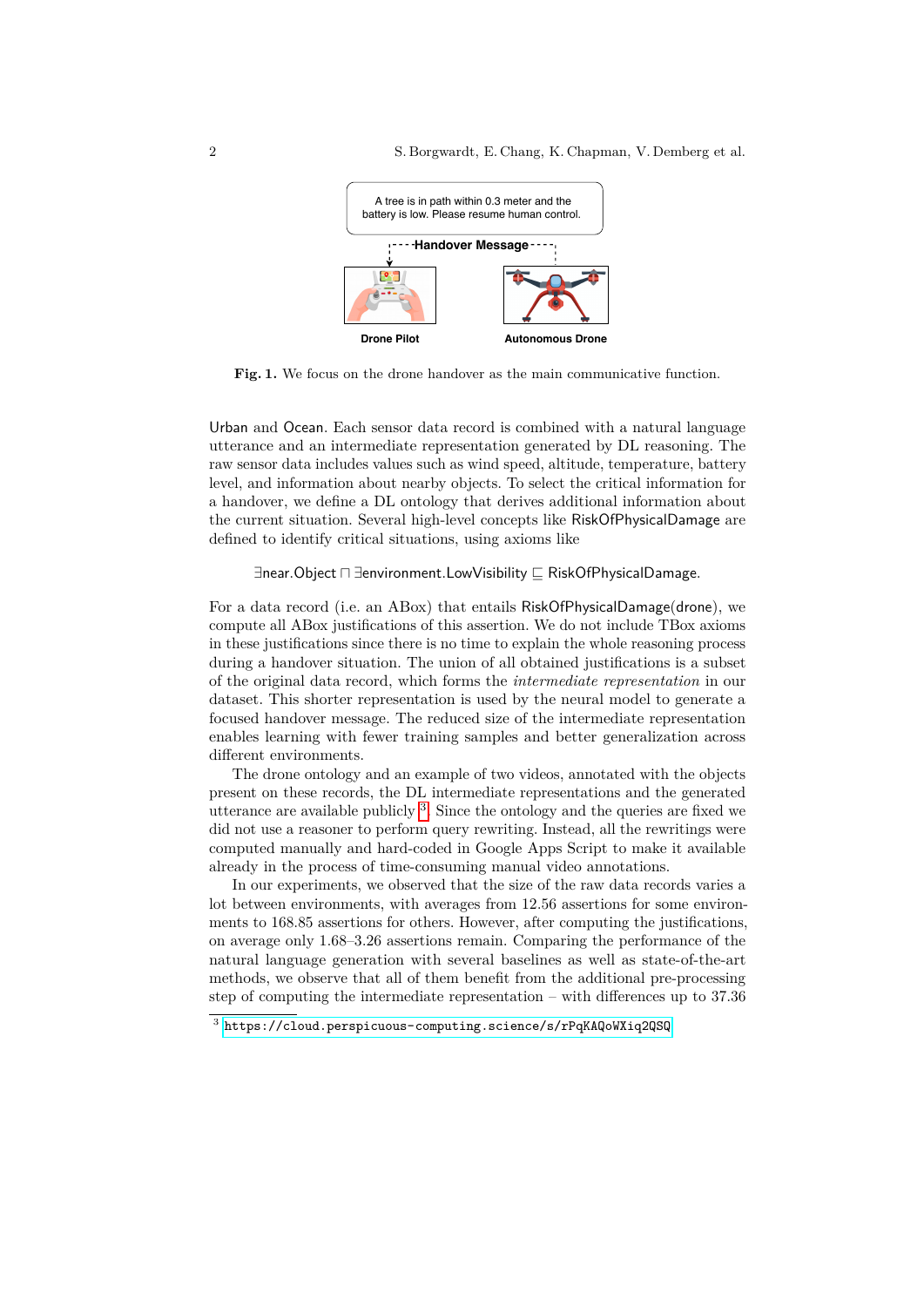BLEU points (measuring how close the generated utterances are to the gold standard). A manual evaluation of 100 randomly selected samples also revealed an increased quality of the generated text as well as fewer errors in terms of missing important facts or hallucinated facts. To evaluate the scalability, we also exposed the system to environments not included in the training dataset. While the performance decreases in this setting, again including DL reasoning makes a big difference, as it reduces all data records to a similar form, i.e. it includes only the facts relevant for the handover.

In future work, we would like to make this approach more automated by also learning the TBox (classifying the situations of interest) from the raw data. Additionally, including TBox axioms in the intermediate representation may enable us to generate more detailed and naturalistic explanations for situations that are not time-critical.

*Acknowledgements.* This work was supported by the DFG grant 389792660 (TRR 248) (see <https://perspicuous-computing.science>).

## **References**

- 1. Baader, F., Calvanese, D., McGuinness, D.L., Nardi, D., Patel-Schneider, P.F. (eds.): The Description Logic Handbook: Theory, Implementation, and Applications. Cambridge University Press, 2 edn. (2007)
- 2. Chen, Z., Eavani, H., Liu, Y., Wang, W.Y.: Few-shot nlg with pre-trained language model. In: Proceedings of the 58th Annual Meeting of the Association for Computational Linguistics (ACL). pp. 183–190 (2020). [https://doi.org/10.18653/v1/2020.acl](https://doi.org/10.18653/v1/2020.acl-main.18)[main.18](https://doi.org/10.18653/v1/2020.acl-main.18)
- 3. Freitag, M., Roy, S.: Unsupervised natural language generation with denoising autoencoders. In: Riloff, E., Chiang, D., Hockenmaier, J., Tsujii, J. (eds.) Proceedings of the 2018 Conference on Empirical Methods in Natural Language Processing, Brussels, Belgium, October 31 - November 4, 2018. pp. 3922–3929. Association for Computational Linguistics (2018).<https://doi.org/10.18653/v1/d18-1426>
- 4. Fuhrman, T., Schneider, D., Altenberg, F., Nguyen, T., Blasen, S., Constantin, S., Waibe, A.: An interactive indoor drone assistant. In: 2019 IEEE/RSJ International Conference on Intelligent Robots and Systems (IROS). pp. 6052–6057 (2019). <https://doi.org/10.1109/IROS40897.2019.8967587>
- 5. Lebret, R., Grangier, D., Auli, M.: Neural text generation from structured data with application to the biography domain. In: Proceedings of the 2016 Conference on Empirical Methods in Natural Language Processing, EMNLP 2016, Austin, Texas, USA, November 1-4, 2016. pp. 1203–1213 (2016), [http://aclweb.org/anthology/](http://aclweb.org/anthology/D/D16/D16-1128.pdf) [D/D16/D16-1128.pdf](http://aclweb.org/anthology/D/D16/D16-1128.pdf)
- 6. Liu, T., Wang, K., Sha, L., Chang, B., Sui, Z.: Table-to-text generation by structureaware seq2seq learning. In: Proceedings of the Thirty-Second AAAI Conference on Artificial Intelligence, (AAAI-18), the 30th innovative Applications of Artificial Intelligence (IAAI-18), and the 8th AAAI Symposium on Educational Advances in Artificial Intelligence (EAAI-18), New Orleans, Louisiana, USA, February 2-7, 2018. pp. 4881–4888 (2018), [https://www.aaai.org/ocs/index.php/AAAI/AAAI18/](https://www.aaai.org/ocs/index.php/AAAI/AAAI18/paper/view/16599) [paper/view/16599](https://www.aaai.org/ocs/index.php/AAAI/AAAI18/paper/view/16599)